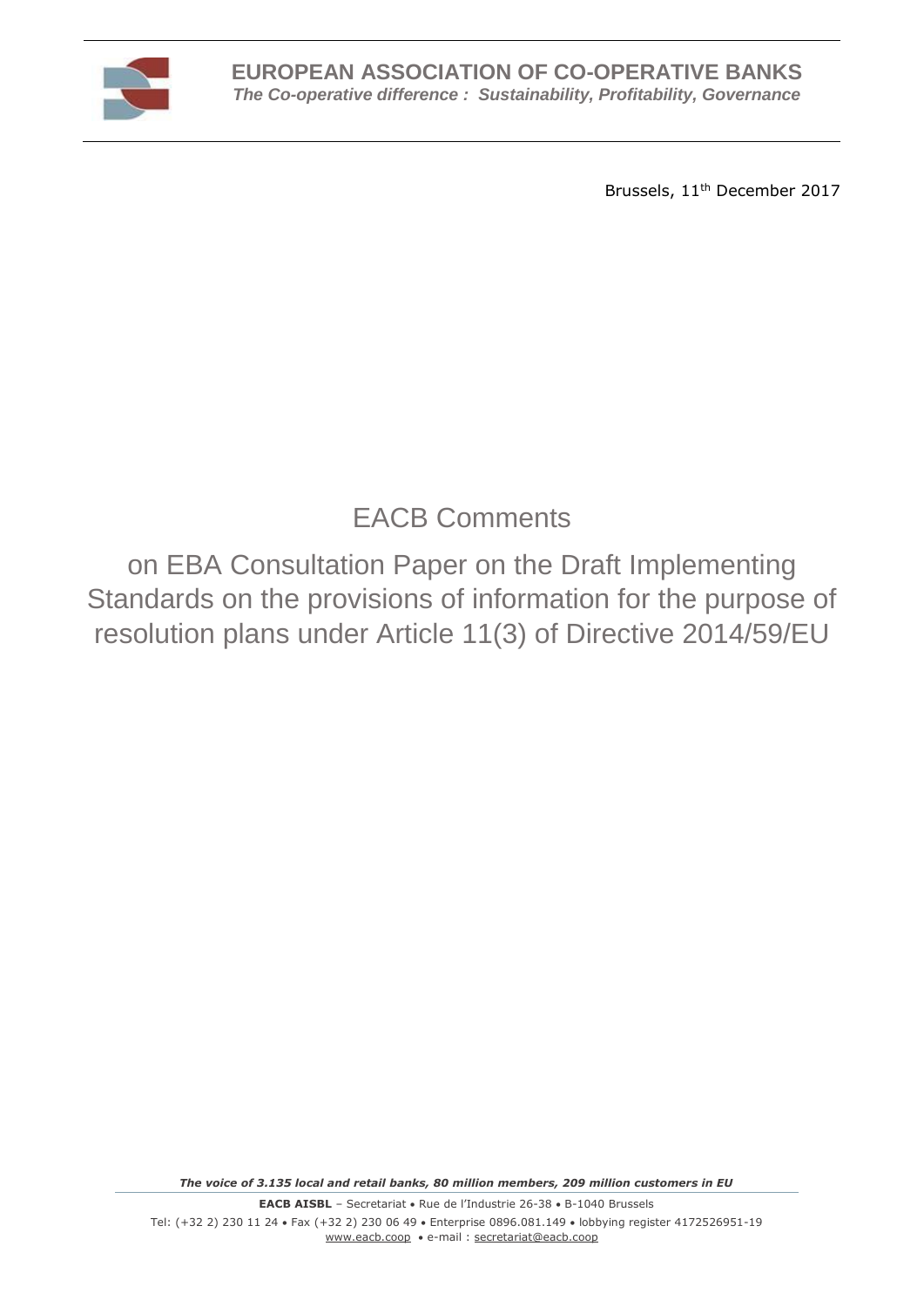

## **Contact:**

The EACB trusts that its comments will be taken into account.

For further information or questions on this paper, please contact:

- Mr. Volker Heegemann, Head of Department [\(volker.heegemann@eacb.coop\)](mailto:volker.heegemann@eacb.coop)
- Ms. Eleonora Sesti, Adviser [\(eleonora.sesti@eacb.coop\)](mailto:eleonora.sesti@eacb.coop)

The **European Association of Co-operative Banks** [\(EACB\)](http://www.eacb.coop/en/home.html) is the voice of the co-operative banks in Europe. It represents, promotes and defends the common interests of its 28 member institutions and of co-operative banks in general. Co-operative banks form decentralised networks which are subject to banking as well as co-operative legislation. Democracy, transparency and proximity are the three key characteristics of the co-operative banks' business model. With 3,135 locally operating banks and 58,000 outlets co-operative banks are widely represented throughout the enlarged European Union, playing a major role in the financial and economic system. They have a long tradition in serving 209 million customers, mainly consumers, retailers and communities. The co-operative banks in Europe represent 80 million members and 749,000 employees and have a total average market share of about 20%.

For further details, please visit [www.eacb.coop](http://www.eacb.coop/)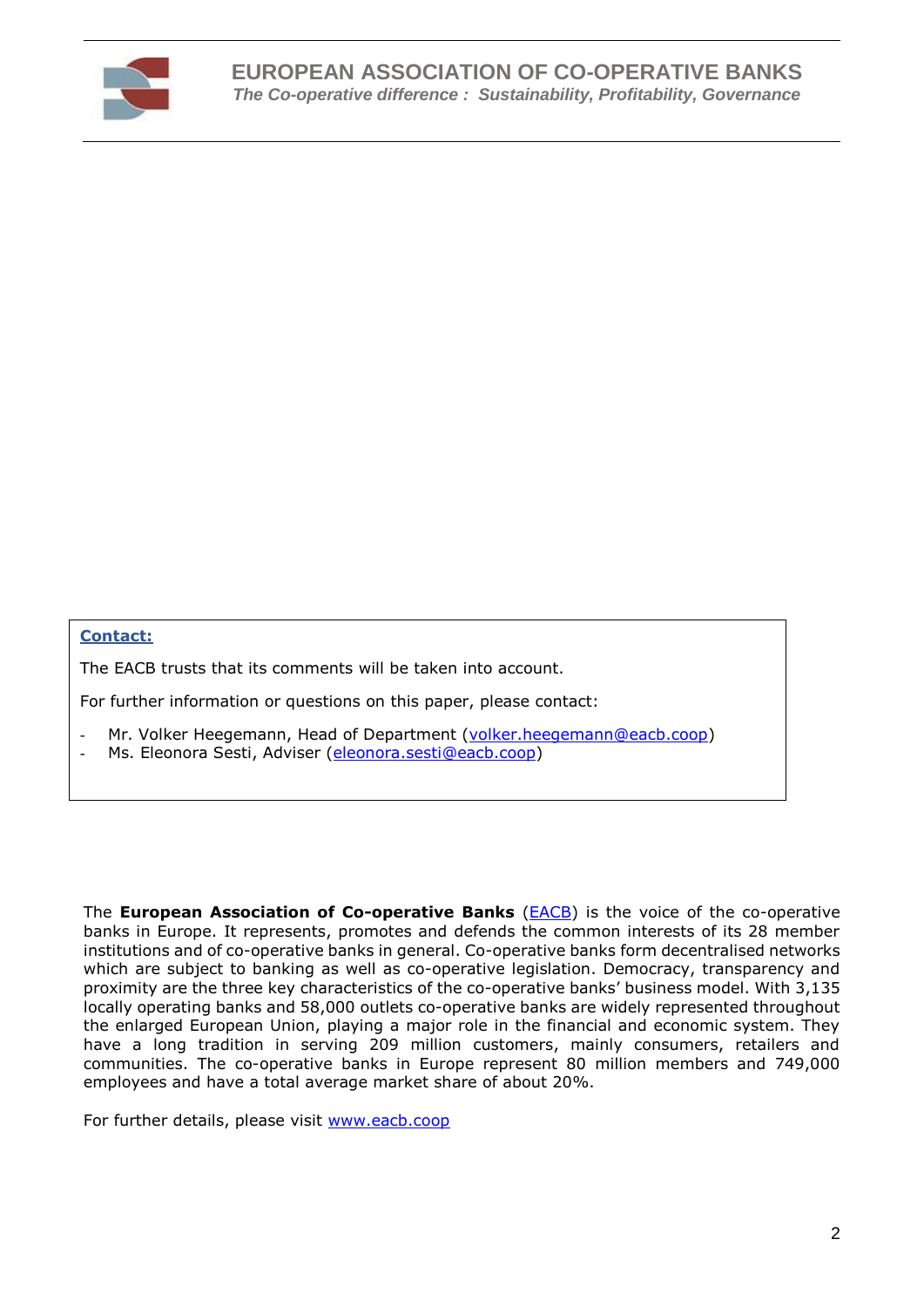

## **General comments**

The EACB welcomes the opportunity to comment on this EBA draft ITS.

In particular, we welcome the EBA intention to standardize the existing templates on reporting obligations. However, these draft ITS – as stated in para. 13 – *"(...) recognise the possibility to request additional information and to do so in the format deemed appropriate by the resolution authority* (...)*".* The flexibility left to resolution authorities could imply consistent deviation from the EBA standards. Examples are given by the SRB templates on Liability structure, Critical functions and Financial markets infrastructures which considerably differ from the current EBA templates. Resolution authorities should as a general rule not require additional or more detailed reportings than those established by the EBA, also in consideration of the EBA objective, that we share, to limit the burden on institutions.

Therefore, as far as reporting templates are concerned, it would be desiderable that initiatives of the EBA, national resolution authorities and the Single Resolution Board (SRB) were pooled for those institutions within the SRB remit in order to set a unique and standardised reporting requirements for resolution planning.

If this is not feasible, still in the context of a level playing field, it might be helpful that the SRB and/or National Resolution Authorities (NRAs) should explain the need for additional information.

On the other hand, para. 12 of the draft ITS state that *"the BRRD recognises the right for resolution authorities to determine simplified obligations for institutions whose failure would have a limited impact on financial markets, on other institutions and on funding conditions".* In this case, it might be helpful to understand the EBA criteria to be met to be subject to these simplified obligations. In addition, it goes without saying that the templates are in every respect inadequate and unsuitable for small and medium sized institutions. The national resolution authorities should fall back in these cases only to data already available from the responsible supervisory authority if it seems sufficient from their perspective.

Besides, the ITS collects data from institutions also in cases where those are directly available from competent authorities (e.g. own funds requirement). This is in contradiction with the laudable EBA objective to minimize duplicate reporting.

Finally, according to para. 27, the EBA will develop a single data point model (DPM) *"which will translate the reporting requirements set out in the templates into DPM definitions".* However, it is not clear how far or connected this DPM is with respect to the supervisory DPM.

## **Answers to specific questions**

Q.1 *Would the envisaged remittance date (31 May to be progressively advanced to 31 March) appropriate for all templates? If not, please justify your answer and indicate, template by template, the alternative remittance date you would suggest.*

First, we would like to underline the strong interdependency between the availability of year-end figures and the completion of the templates.

For example, year-end figures are fundamental to assess critical functions used to fill the critical information systems and the FMI templates. These year-end figures are prepared and reported for different purposes, such as COREP, FINREP and annual accounts.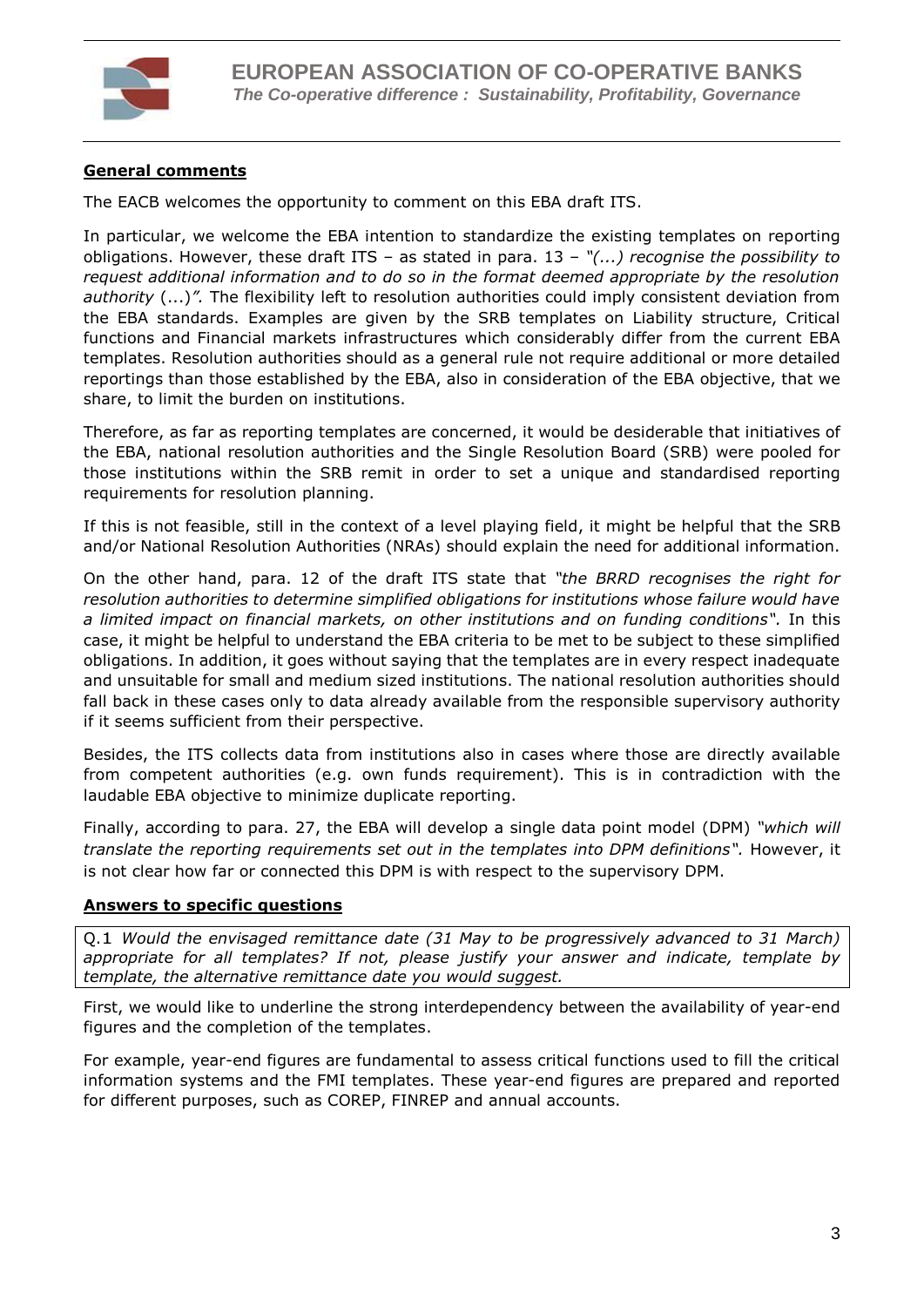

 $\overline{a}$ 

According to the  $ECB<sup>1</sup>$ , national competent authorities (NAs) - for significant supervised entities that are part of a significant supervised group – have to report final FINREP data by close of business of the 55th day following the reference date to which it relates. This means that, concerning data of the year ended on the 31st of December, institutions have to submit to NAs a first report FINREP by mid-February to let NAs meet their deadline.

The year-end figures process does not end with the submission of data, but it also comprises other steps, such as adjustments and validation.

This is why returns on FINREP and COREP should be used as the basis to fill the templates.

In addition, reporting dates for annual financial statements – generally set in March/April - have to be taken into account.

Second, it is also worth noting that some individual templates are interdependent. For example, the templates regarding critical information systems are dependent on the critical functions templates.

In this context, it is clear that a staged approach, where availability of final data is the first step, is the most efficient way to fill the templates in.

This implies the advancing timeline to March would not be advisable. Rather the remittance date should be 30th May.

*Q.2 Are there any technical obstacles or inconsistencies in the template 'R 01.00 - Organisational structure (R-ORG)' which would prevent you from, or make it disproportionate for you, to report the information required thereby?* 

It should be clarified that, in case institutions benefit from the waiver (Art. 7 CRR), columns 080 – 130 do not have to be completed by these institutions.

*Q.3 Are there any technical obstacles or inconsistencies in the second block of templates (R 02.00 - Liability Structure (R-LIAB), R 03.00 - Own funds (R-OWN), R 04.00 - Intragroup financial interconnections (R-IFC), major counterparties, R 06.00 - Deposit insurance (R-DIS)) which would prevent you or make it disproportionate for you to report the information required thereby?* 

*Template R 02.00 Liability Structure (R-LIAB):* with particular reference to the "Liability Structure" template, many elements are in common with the Liability Data Template (LDT) issued by the SRB. Consequently, duplication of reporting as well inconsistencies with the LDT should be avoided.

For example, we noticed that the definition of SME used for LDT reporting deviates from the definition provided in Annex II "Instructions".

Moreover, the accounting standard used as basis for MREL data at single-institution level should be identical with that of the report to the SRB.

Cells that should not be filled in because the data requested are not regulatory possible should be shaded (e.g. covered deposits with credit institutions counterparties).

<sup>1</sup> Art. 8(4)(b) Regulation (EU) 2015/534 of 17 March 2015 on reporting of supervisory financial information, OJ L 86/13 31 March 2015.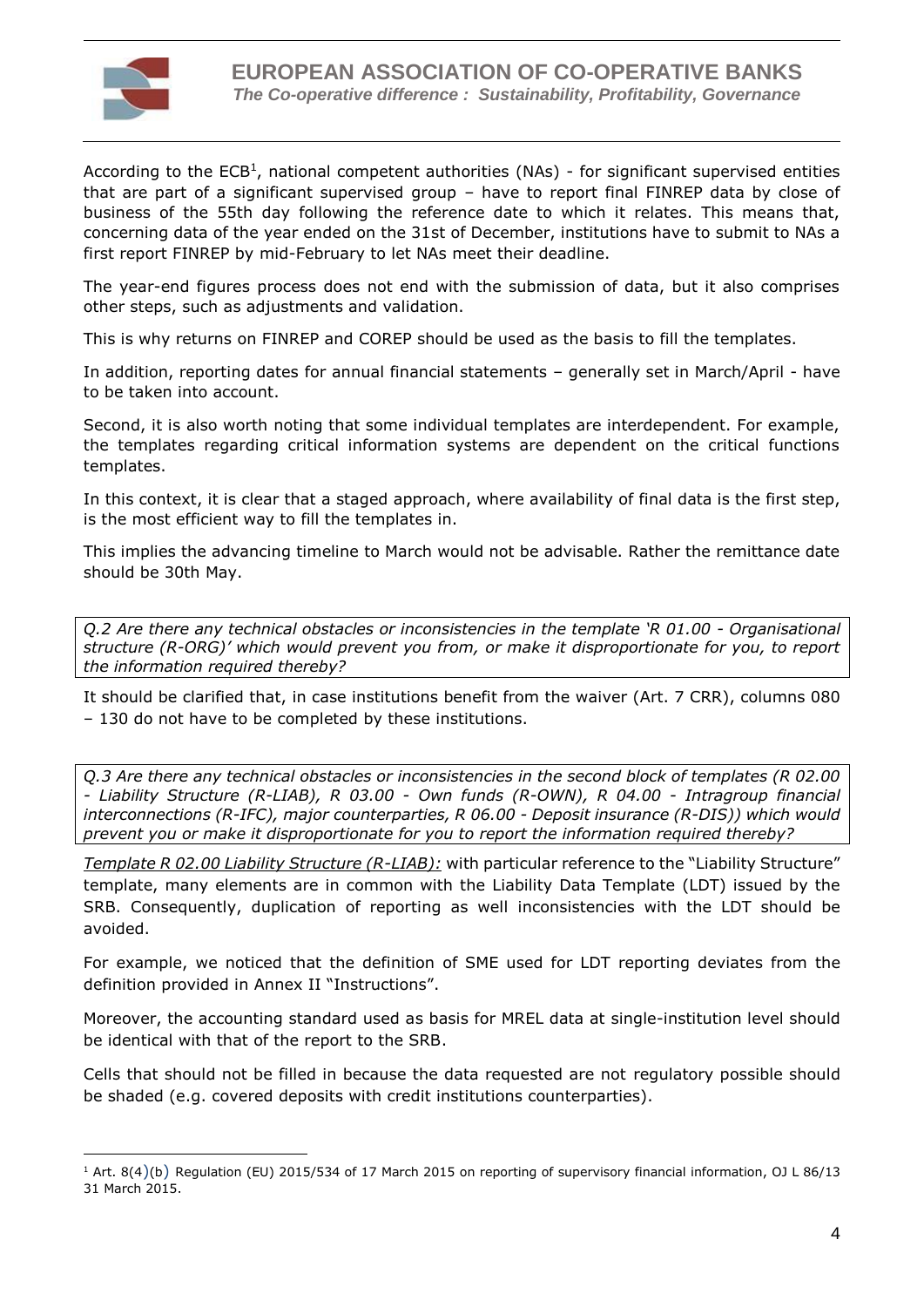

Finally, there is an inconsistency in row 380 in the maturity buckets compared to the other liabilities.

*Template R 03.00 Own funds requirement (R-OWN):* the instructions state that those institutions that are dispensed of own funds requirements on a solo basis must report their contribution to the prudential own funds, but it is unclear what it means regarding own funds requirements.

Besides, for all credit institutions subject to own funds' requirements, data required in the template is already sent to the ECB and EBA, or even data are provided by the ECB to institutions (e.g. Pillar 2 requirements). We suggest, then, delete this template which is in essence redundant with COREP reporting.

*Template R 04.00 Intragroup financial interconnections (R-IFC):* the instructions should clarify that the expected amounts to be filled in must be aggregated by counterparties and not reported for each transactions, and that resolution authorities should not ask for transactional data in the objective to limit the burden on institutions.

*Template R 06.00 Deposit Insurance (R-DIS):* according to "Annex II: Instructions", the field 050 should be filled with the name of the institutional protection scheme as referred to Art. 113(7) CRR. Reference to deposit protection, however, is made only via institutional protection schemes pursuant to Art.1 (2) c) Directive 2014/49/EU (DGS Directive). Presumably this therefore means such institutional protection schemes. Institutional protection schemes recognised pursuant to Art. 113 (7) CRR can exist on a voluntary basis too and detached from the obligations of the DGS Directive. In the end it is therefore unclear which kind of institutional protection schemes are addressed here.

*Q.4 Are there any technical obstacles or inconsistencies in the third block of templates (critical functions and core business lines, R 08.00 - Critical services (R-SERV), FMI services, critical information systems) which would prevent you or make it disproportionate for you to report the information required thereby?* 

*Template R 07.01 Criticality assessment of economic functions (R-FUNC 1)*: according to "Annex II: Instructions", the template should be reported for each Member state in which the Group is active. This request would be disproportionate and burdensome for institutions whose activity volumes are below certain thresholds outside their market.

It should be clearly specified that, according to the principle of proportionality, the scope of the template should be limited to Member states where institutions have a minimum activity volume.

*Template R 07.02 Mapping of critical functions by legal entity (R-FUNC 2):* see comment to Template R 07.01.

Moreover, fully consistency between the headers of this template and the related headers as presented in "Annex II: Instructions" (pages 29 and 30) should be ensured.

*Template R 07.03 Mapping of Core Business Lines to legal entities (R-FUNC 3):* concerning column 020 "Business line ID", it is unclear the need and the added value for resolution planning of this information.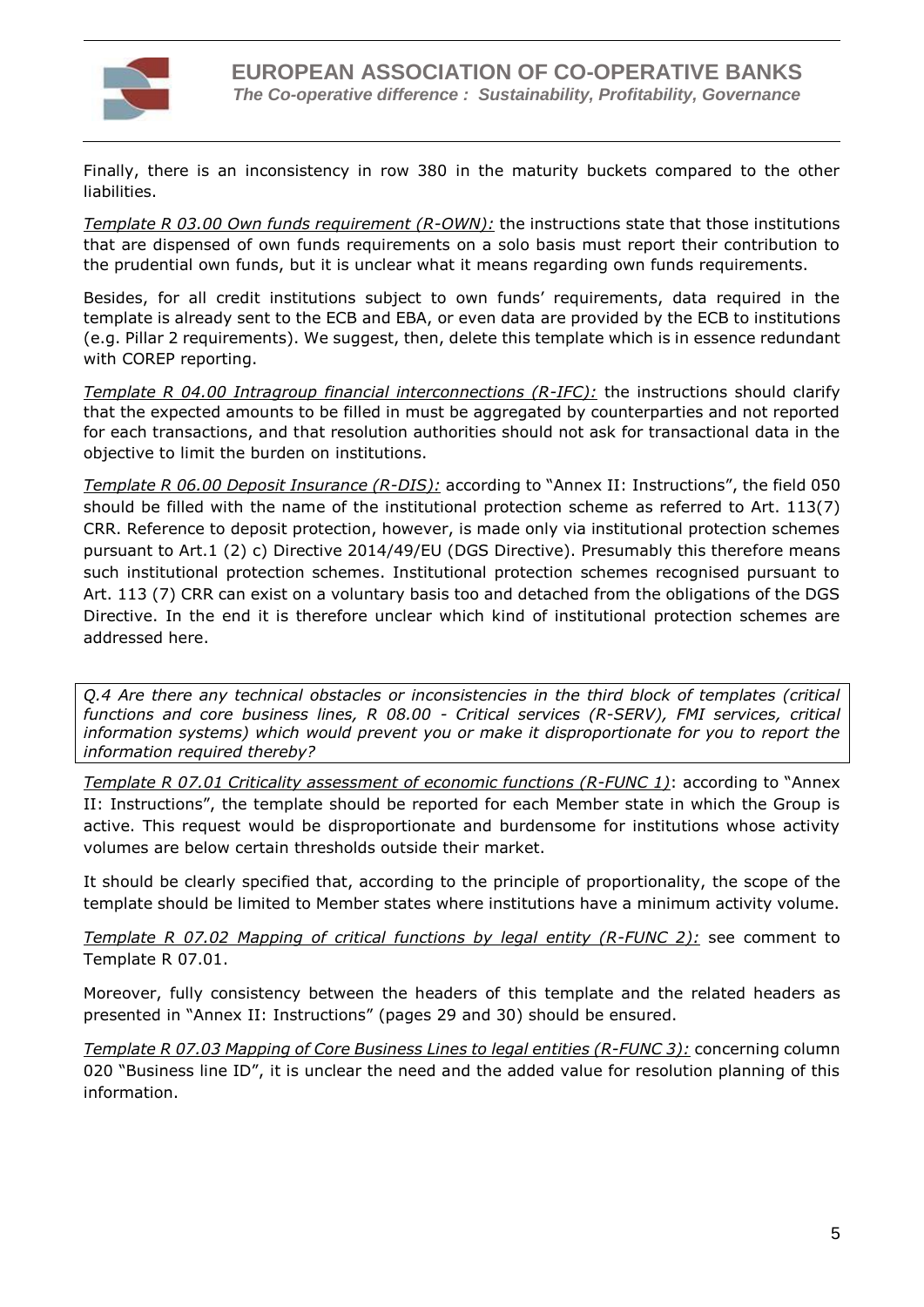

*Q.5 The reporting of FMIs and information systems is already required since 2016. In practice are you operationally able to provide such view and do you think it is necessary to set a transition period, for example to progressively build up over the course of three years a full view of the systems within groups?* 

Overall, in consideration of the complexity of the data collection for FMIs and Information Systems, a transition period of at least three years – ideally five years – would be appreciated.

Indeed, data for FMIs and Information Systems are not readily available and their collection requires an extensive manual process which covers multiple divisions within banks. However, a transition period would be helpful to establish well-structured processes for data collection with banks only if:

- EBA and resolution authorities requirements are clear and remain unchanged for at least the transition period;
- also resolution authorities adopt, at the same time, a transition period. This is especially true if we consider that the SRB's FMI report for 2017 considerably excedees the EBA requirements.

*Template R 09.01 FMI Services - Providers and Users - Mapping to Critical Functions (R-FMI 1):* we would like to underline that linking FMIs to specific critical functions seems rather arbitrary and lead to additional complexity. Simplification of the template (and its usage) in the direction of just listing the several relevant parties - based on the definition for field 60 - seems sufficient. This is, in our opinion also in line with the BCBS definition used for fields 060-090.

Finally, for field 70 and 110, a LEI code might be used.

*Q.6 The reporting of FMI services and enabling services, in templates R 09.02 and R 09.03 could be facilitated if a list of typical services was included. Can you suggest such list?*

The aim of the templates is not clear. We fail to understand the usefulness of this list as the key function is also mentioned in R09.01 – field 060 or field 080. It would be clearer if the EBA provided the list of typical services.

As such we can only name those services we use from a certain institution. Non used functions should be exempted.

The values of R 09.03 – field 40 could be added to field 60.

*Q.7 Does the nomenclature of information systems in template R 10-01 – Critical Information systems (General information) (R-CIS 1) cover the various types of existing systems, and would it in your view enable the authority to properly identify systems that are key in the performance of critical functions?*

In its instructions to Annex IX, EBA ITS on information for resolution plans for 2014-2015 contained an explicit reference to Directive 2014/59/EU according to which *"Resolution authorities may request institutions to provide (…) at least the following information (…) a detailed inventory and description of the key management information systems, including those for risk*